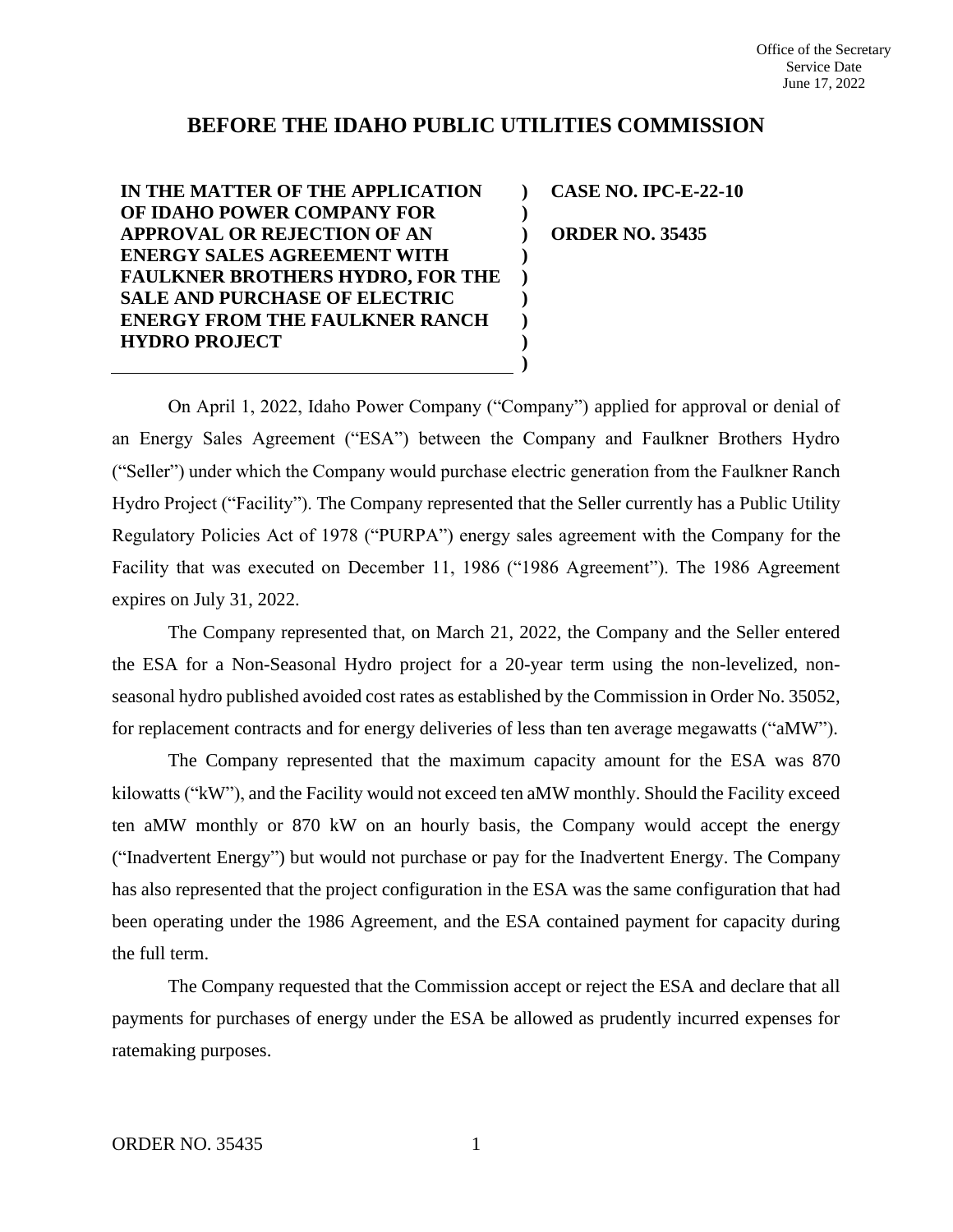## **STAFF COMMENTS**

Staff reviewed the Company's Application and submitted material. Staff focused on: (1) the eligibility for and the amount of capacity payments; (2) the 90/110 Rule with at least five-day advanced notice for adjusting Estimated Net Energy Amounts; and (3) avoided cost rates.

Based on its review, Staff believed the Facility should be granted immediate capacity payments for its entire generation capacity amount over the full term of the ESA. Staff confirmed that the ESA contained the 90/110 Rule as required by Commission Order No. 29632, and Staff also confirmed that the ESA required the Seller to give the Company at least five-day advanced notice if the Seller planned to adjust its Estimated Net Energy Amounts for purposes of complying with the 90/110 Rule. Finally, Staff verified that the avoided cost rates contained in the ESA were correct.

Staff recommended that the Commission approve the ESA as filed and declare that all payments for purchases of energy under the ESA between Idaho Power and the Seller be allowed as prudently incurred expenses for ratemaking purposes.

## **COMMISSION FINDINGS AND DECISION**

The Commission has jurisdiction over the Company's Application and the issues in this case under Title 61 of the Idaho Code including, *Idaho Code* §§ 61-501, -502, and -503. The Commission is empowered to investigate rates, charges, rules, regulations, practices, and contracts of all public utilities and to determine whether they are just, reasonable, preferential, discriminatory, or in violation of any provisions of law, and to fix the same by order. *Idaho Code* §§ 61-501, -502, and -503.

The Commission has reviewed the Company's Application including all submitted materials, Staff comments, and Company reply comments. Based on its review of the record, the Commission finds it fair, just, and reasonable to approve the Company's Application as filed. The Commission also finds that all payments for purchases of energy under the ESA between Idaho Power and the Seller are prudently incurred expenses for ratemaking purposes.

## **ORDER**

IT IS HEREBY ORDERED that the ESA between the Company and Seller is approved as filed.

IT IS FURTHER ORDERED that purchases of energy under the ESA between the Company and the Seller are prudently incurred expenses for ratemaking purposes.

ORDER NO. 35435 2